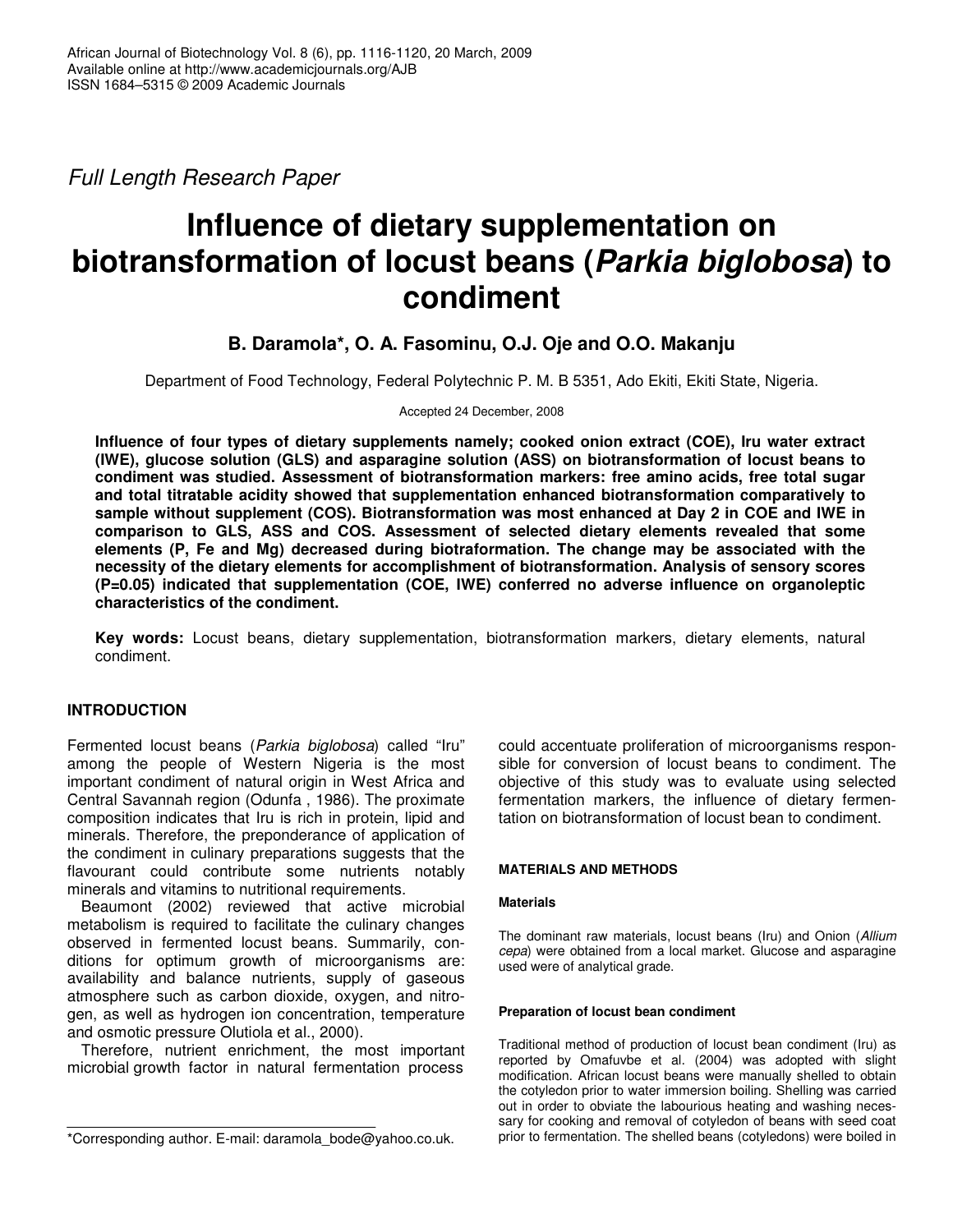|                   | Weight (g)/volume (ml) of<br>supplement extraction | Level (%) of supplementation of sample and<br>corresponding code |          |            |  |
|-------------------|----------------------------------------------------|------------------------------------------------------------------|----------|------------|--|
| <b>Supplement</b> | medium                                             |                                                                  |          | 10         |  |
| Iru               | 1/2                                                | $IWF-1$                                                          | IWF $-2$ | $IWE - 3$  |  |
| Cooked onion      | 3/4                                                | COE-1                                                            | COE-2    | COE-3      |  |
| Glucose           | 1/20                                               | GLS-1                                                            | GLS-2    | <b>NED</b> |  |
| Asparagine        | 1/20                                               | ASS-1                                                            | ASS-2    | <b>NED</b> |  |

**Table 1**. Proportion for preparation and coding of samples for supplementation.

NED = Not included in experimental design.

water for 3½ h. The cooked cotyledon mass was subsequently wrapped hot in black polythene bag and incubated in jute bag and allowed for biotransformation (fermentation).

#### **Supplementation of samples**

Supplements were prepared into solution, and added at 1, 5 and 10% volume of extract per weight of cooked locust beans. Both cooked onion and Iru were separately blended using domestic blender and sieved using 0.5 mm size sieve to obtained the extract of each supplements. Also, glucose and asparagine were dissolved in distilled water. Details of proportion for preparation, and coding of samples for supplementation are shown in Table 1. The extracts and solutions were added at the stipulated levels (Table 1) of volume of extract per weight of cooked locust beans and thoroughly mixed prior to wrapping in polythene bag and incubated in jute bag for biotransformation (fermentation) process. Each supplemented sample was wrapped and coded for the day (1 - 3) to be examined such that once a sample was opened, it was discarded.

#### **Determination of free amino acids and soluble sugars**

Samples at various processing stage were dried in hot air oven at 70°C, grounded and defatted. The free amino acids in the defatted samples were extracted with 80% ethanol (v/v) in accordance with the method of Odibo et al. (1990). The free amino acids in the ethanolic extract were estimated using the ninhydrin colorimetric method (Rosen, 1957) using glycine as standard.

The soluble sugars were evaluated according to the method of Dubois et al. (1956) with slight modification (samples were not digested using heat). The ethanolic defatted aliquot was filtered prior to addition of phenol and concentrated sulphuric acid and absorbance was measured at 490 nm after 10 min. Sugar content was calculated using a standard curve prepared using  $0 - 100 \mu g$ glucose.

## **Determination of titrable acidity**

Hot water extracts of milled samples were titrated against standard alkaline in accordance with AOAC (1990) method. Results were expressed in mg lactic acid equivalent/g sample.

#### **Mineral analysis**

Analysis of the selected minerals in this study was accomplished using the method of AOAC (1990). Samples were analysed using Alpha-4-(chemtech-analytical)-atomic-absorption pectrophotometer.

#### **Sensory evaluation**

Using multiple comparison test, sensory evaluation of the supplemented biotransformed locust beans and non-supplemented samples was carried out by 10 panelists comprised of students of the Dept. of Food technology, Federal Polytechnic, Ado-Ekiti. The panelists were selected based on the history of their familiarity with processing of locust beans condiment. Sensory attributes evaluated were, colour, odour, taste, texture and mucillageneous characteristics using a score scale of 1 to 9 where 1 indicates extremely inferior and 9 indicates extremely superior (Larmond, 1979).

#### **Statistical analysis**

One way analysis of variance (ANOVA) using repeated measure was conducted. When significant (P=0.05) difference was observed, means were separated using Tukey's test (Snedecor, 1956).

# **RESULTS AND DISCUSSION**

Influence of dietary supplementation namely glucose (GLS), asparagine (ASS) solutions, cooked onion (COE) and Iru (IWE) extract on biotransformation of locust beans to condiment was investigated. Selection of the supplements was informed essentially by microbial nutritional requirement as follows: glucose as carbon source, asparagine as nitrogen source, cooked onion as nutrient composite source for carbon, nitrogen, vitamins, minerals and others (Sharma and Cavalli, 2002) and Iru water extract as source of condiment inherent biotransformation stimulant or inoculum starter. Progress of biotransformation (fermentation) was evaluated using free amino acids (FAA), hydrolyzed soluble sugars (HSS) and titratable acidity (TTA) as biotransformation markers. Results of HSS and ASS shall were not interpreted for samples in which glucose and asparagine were the supplements.

Supplemented and control samples in this study showed increment in the result of evaluated biotransformation markers at variable amounts (Table 2) on daily basis. This is in agreement with an earlier report of Odunfa (1986), Omafuvbe et al. (2004) on progress of fermentation of *P. biglobosa* without supplement (COS).

The free amino acids (mg glycine/g sample) hydrolysedat day 1 was highest (0.1225 - 0.1313) for COE and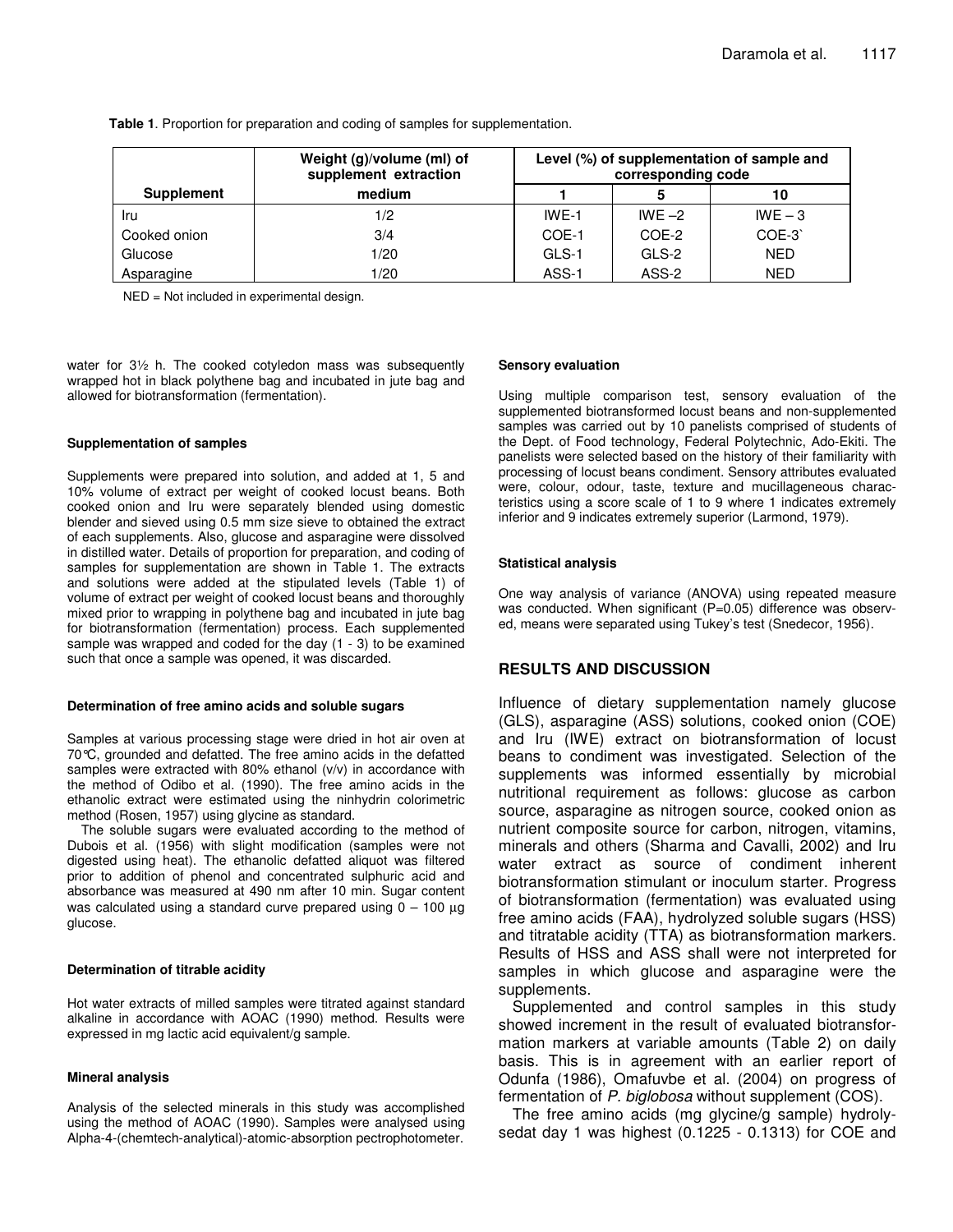|               | Day 1      |            |            | Day 2      |            |            | Day 3      |            |            |
|---------------|------------|------------|------------|------------|------------|------------|------------|------------|------------|
| <b>Sample</b> | <b>FAA</b> | <b>HSS</b> | <b>TTA</b> | <b>FAA</b> | <b>HSS</b> | <b>TTA</b> | <b>FAA</b> | <b>HSS</b> | <b>TTA</b> |
| IWE $-1$      | 5.96       | 217.00     | 0.52       | 13.13      | 364.00     | 0.71       | 15.75      | 43.00      | 2.29       |
| $IWE-2$       | 6.13       | 322.00     | 0.62       | 16.63      | 400.70     | 0.79       | 12.25      | 43.00      | 2.35       |
| $IWE-3$       | 6.13       | 129.00     | 0.62       | 6.13       | 440.30     | 0.78       | 14.88      | 257.00     | 2.36       |
| COE-1         | 3.50       | 214.00     | 0.53       | 27.13      | 429.00     | 0.65       | 32.38      | 450.00     | 1.87       |
| COE-2         | 7.00       | 407.00     | 0.52       | 26.25      | 514.00     | 0.72       | 33.25      | 493.00     | 1.88       |
| COE-3         | 12.25      | 407.00     | 0.63       | 28.00      | 560.00     | 0.93       | 21.88      | 493.00     | 2.12       |
| GLS-1         | 1.75       | 557.00     | 0.54       | 8.75       | 472.00     | 0.58       | 7.00       | 605.20     | 1.68       |
| GLS-2         | 13.13      | 600.00     | 0.51       | 2.63       | 386.00     | 0.50       | 1.75       | 771.5o     | 1.47       |
| ASS-1         | 12.25      | 235.70     | 0.50       | 41.13      | 215.00     | 0.84       | 42.00      | 192.90     | 1.89       |
| ASS-2         | 13.25      | 218.00     | 0.50       | 42.07      | 226.00     | 0.84       | 42.10      | 200.00     | 1.89       |
| COS           | 2.63       | 278.60     | 0.60       | 5.25       | 257.00     | 0.78       | 15.25      | 320.00     | 1.88       |

**Table 2.** Profile of selected markers during biotransformation of locust beans to condiment

Results are average of two determinations.COE = cooked onion extract, IWE = Iru water extract, GLS = glucose solution, ASS = asparagine solution, HSS = soluble sugars ( $\mu$ g glucose equivalent/g), FAA = free amino acids (mg glycine equivalent/g), TTA = titratable acidity (mg lactic acid equivalent/g). Numerical value of sample code implies level of supplementation.

GLS supplemented samples and 0.0613 was observed for IWE in comparison to low (0.0263) free amino acids of the COS.

As stated earlier, data (free amino acids) obtained for ASS-1 deserve no interpretation, because the observed value was not due to biotransformation but due to asparagine of the solution added to the sample prior to fermentation/biotransformation. Evaluation of samples at day 2 showed that COE-2 and IWE-2 samples had about 3 times the amounts (Table 2) of FAA hydrolysed in GLS-2, which implies that addition of cooked onion and Iru extracts enhanced biotrans-formation of locust beans to condiment (Iru) than addition of glucose. However, all the supplements resulted to improvement in hydrolysis of amino acids compared to COS. Similar trend was observed for Day 3. Thus addition of COE and IWE improved hydrolysis of amino acids comparatively to glucose supplementation.

Considering the result of FAA across the days of biotransformation, while FAA increased in day 2 comparatively to day 1 in all the samples, same was not observed in data for day 3 when compared with data for day 2, because the increase was marginal when observed. However, appreciable increase in FAA was obtained in the COS at days 5.

Moreover, supplementation at level 3 yielded no better results than corresponding level 2 supplementation.

Assessment of HSS (mg glucose/g sample) at day 1 showed that addition of cooked onion extract produced the highest amount (0.4407) of soluble sugars. The amounts of hydrolysed soluble sugars in IWE-1 (0.315) and ASS-1 (0.218) apparently were not very different from the value (0.2786) observed for COS.

However, increase in soluble sugars evaluated at Day 2 doubled for IWE-2 and even greater value for COE–2 samples. The soluble sugars determined for ASS-2

sample was low when compared with the value for the COS at day 2. The results observed for Day 3 appeared slightly different from the stated trend, in that HSS content evaluated amounted to no noticeable difference in the hydrolysed soluble sugars when compared with Day 2 results. But it was observed that HSS proportionally increased during the days in the control sample. This result showed that biotransformation was actively in progress during days 1 and 2 of the process. Generally, there was increase in titratable acidity (TTA) of samples during biotransformation. Similar result was earlier reported by Ikenebomeh et al. (1986). TTA (Table 2) of the samples on day 1 appeared similar with minuscule difference in amounts of TTA values. However, at Day 2 progressive increment in TTA was observed in all the samples, with the exception of GLS supplemented samples. A slight increase in favour of IWE–2, COE–2 and ASS-2 samples in comparison to COS-2 at day 2 was observed. At day 3, TTA of Iru and cooked onion extracts supplemented samples increased comparatively to TTA of COS-3 sample with no difference in TTA values for asparagine and glucose supplemented samples.

The high TTA of IWE-3 samples may be due to onset of undesirable biotransformation. This is because the TTA of other samples were similar to TTA of the COS sample. The TTA determined for asparagine-supplemented samples deserves no interpretation because of the amino acids inherent to the added supplement.

Sensory scores of the samples are shown in Table 3. Iru, cooked onion extracts and glucose solution supplemented samples were adjudged better than control sample in terms of colour. Asparagine supplemented sample was rated least. The colour changed to green at day 3. This was probably an indication of growth of wild bacteria.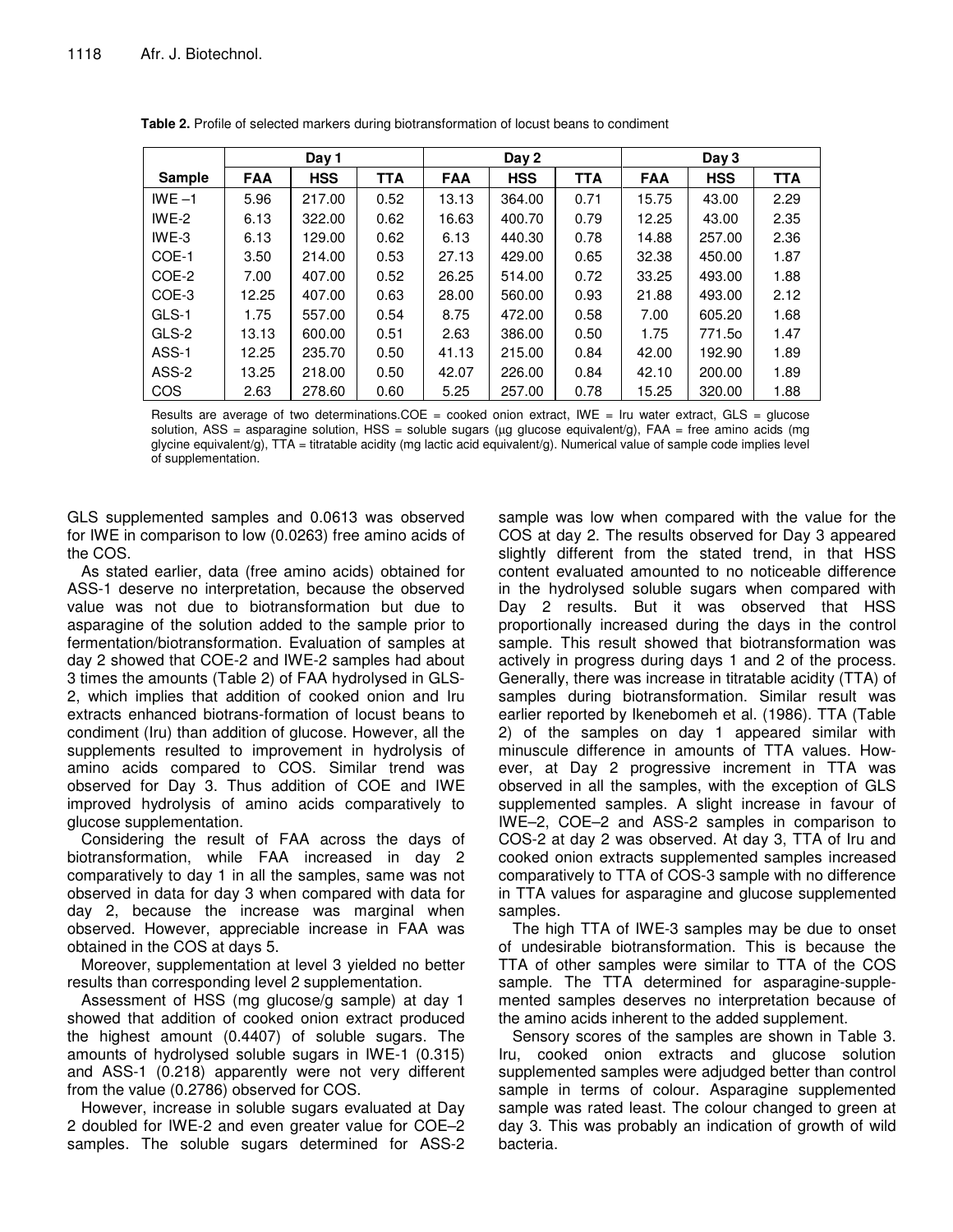| <b>Quality attribute</b> | IWE-1   | <b>IWE-2</b> | IWE-3   | COE-1              | COE-2              | COE-3   | ASS-1              | GLS-1             | GLS-2              | <b>COS</b> |
|--------------------------|---------|--------------|---------|--------------------|--------------------|---------|--------------------|-------------------|--------------------|------------|
| Day 2                    |         |              |         |                    |                    |         |                    |                   |                    |            |
| Colour                   | 8.00a   | 7.57a        | 8.00a   | 3.71 <sub>bc</sub> | 3.00 <sub>bc</sub> | 2.29c   | 2.29c              | 8.00a             | 8.00a              | 6.00ab     |
| Odour                    | 6.00abc | 5.86abc      | 8.71a   | 8.00ab             | 7.43abc            | 6.86abc | 6.86abc            | 4.29c             | 5.00 <sub>bc</sub> | 4.42c      |
| Taste                    | 7.53ab  | 7.50ab       | 7.80a   | 8.43a              | 7.46b              | 5.00c   | 5.00c              | 5.00 <sub>c</sub> | 5.21c              | 6.00c      |
| Texture                  | 5.86a   | 4.71a        | 6.14a   | 6.43a              | 7.00a              | 5.71a   | 5.71a              | 6.29a             | 6.00a              | 7.57a      |
| Mucillage                | 5.86a   | 5.29a        | 6.86a   | 7.43a              | 7.43a              | 4.71a   | 4.71a              | 4.71a             | 5.29a              | 6.43a      |
| Day 3                    |         |              |         |                    |                    |         |                    |                   |                    |            |
| Colour                   | 8.43abc | 7.86abc      | 7.00bcd | 7.85abc            | 6.14cde            | 5.29dc  | 1.14f              | 9.57a             | 9.29ab             | 4.43e      |
| Odour                    | 5.14ab  | 5.43ab       | 6.29ab  | 7.29a              | 5.71ab             | 7.14a   | 4.71ab             | 4.43ab            | 7.14a              | 6.29ba     |
| Taste                    | 8.24a   | 8.00a        | 8.00a   | 6.58b              | 6.43b              | 8.00a   | 4.6c               | 4.12c             | 5.00 <sub>bc</sub> | 6.00b      |
| Texture                  | 8.00a   | 7.57a        | 7.86a   | 7.29a              | 7.14a              | 7.43a   | 7.57a              | 6.71a             | 7.14a              | 3.86a      |
| Mucillage                | 6.00bcd | 5.00d        | 5.29cd  | 6.71ab             | 7.71a              | 5.57bcd | 6.00 <sub>bc</sub> | 5.86bcd           | 6.43 <sub>bc</sub> | 7.71a      |

**Table 3.** Sensory score of biotransformed locust beans with and without dietary supplements.

See Table 2 for interpretation of sample codes.

Any two means in a row not followed by same letter(s) are significantly ( $p=0.05$ ) different.

|                        | <b>Samples</b>                       |                       |           |  |  |  |  |  |
|------------------------|--------------------------------------|-----------------------|-----------|--|--|--|--|--|
| <b>Dietary element</b> | $^\mathsf{I}\mathsf{cos}^\mathsf{o}$ | ${}^{2}$ COS ${}^{3}$ | $3$ COE-3 |  |  |  |  |  |
| Ca                     | 211.20                               | 272.25                | 232.65    |  |  |  |  |  |
| Fe                     | 11.62                                | 7.69                  | 9.50      |  |  |  |  |  |
| Zn                     | 8.91                                 | 12.54                 | 7.92      |  |  |  |  |  |
| P                      | 1822.26                              | 1492.26               | 1542.75   |  |  |  |  |  |
| Na                     | 70.95                                | 84.15                 | 81.84     |  |  |  |  |  |
| Mg                     | 130.35                               | 123.75                | 121.11    |  |  |  |  |  |
| Mn                     | 34.32                                | 33.66                 | 33.99     |  |  |  |  |  |
| Κ                      | 120.45                               | 128.04                | 124.41    |  |  |  |  |  |

**Table 4.** Dietary element composition (mg/100g) of selected locust beans samples.

Results are average of 2 determinations.  ${}^{1}COS^{0} = {}^{1}Cooked$  sample day O,  ${}^{2}COS^{3} = {}^{2}Cooked$ sample day 3,  ${}^{3}$ COE-3 =  ${}^{3}$ cooked onion extract supplemented (level 3, day 3) sample.

Odour, the most important quality identification factor in locust beans condiment (Iru) also could be taken as measure of extent of biotransformation. COE–1 and COE–2 were significantly rated better than other samples of day 2. At day 3, the odour of COE–1, COE–2 and GLS samples was significantly preferred to other samples. IWE samples were rated least in terms of odour. This result has a linear relationship with TTA of the samples (Table 2). Therefore, high biotransformation TTA could connote excessive biotransformation. Excessive biotransformation is not desirable due to associated repulsive odour.

In terms of taste, IWE and COE samples were preferred to COS both at day 2 and 3. The texture of COS was only significantly different at the p=0.01 and not at p=0.05 from the other samples.

Summarily, sensory score showed that IWE and COE supplemented samples were preferred in colour to ASS and COE samples, but comparable to GLS, and possessed comparable odour to COS. Thus COE and IWE

extracts enhanced biotransformation of locust beans to condiment without adversely affecting the sensory attributes of the condiment.

Changes in nine dietary elements (minerals) were evaluated in selected three sample namely: COS day 0, COS day 3, COE–3 day 3 in order to examine change in dietary elements during biotransformation with view to identity dietary elements that may be important for biotransformation of locust beans to condiment (Iru). Table 4 shows the result of the analysis.

Fermentation (biotransformation) of samples (COS, COE-3) at day 3 resulted to decrease in evaluated total amount of dietary elements content compared to COS at day 0. This result appeared to be at variance with previous study (Ikenebomeh et al., 1986). However, the authors gave no report on amounts of individual dietary elements. But, inspection of the result of each of the assessed dietary elements in the present study showed that while the amounts of Ca, Zn, Na and K increased the amounts of P, Fe, Mg and Mn decreased. It is arguable